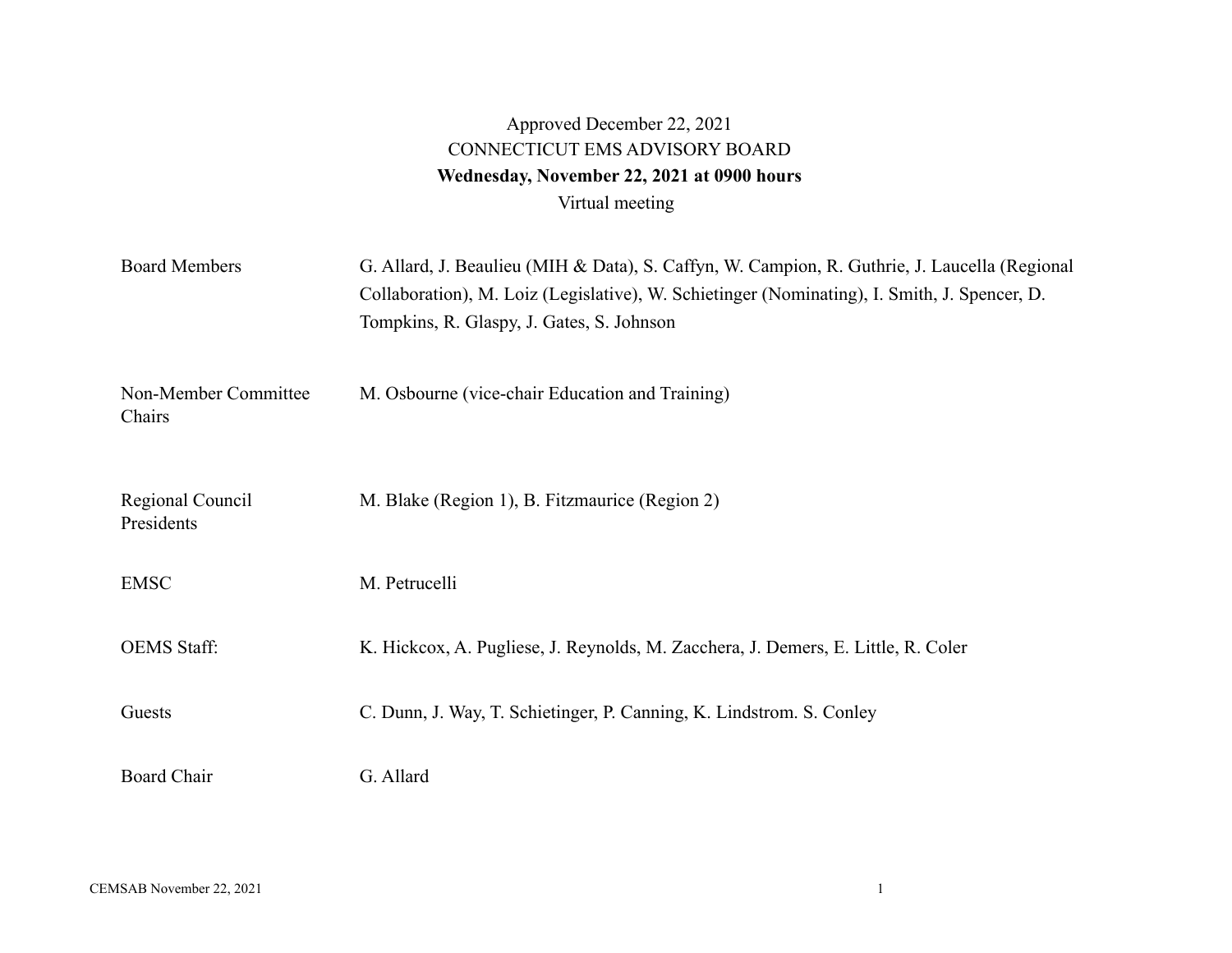Meeting opened at 0905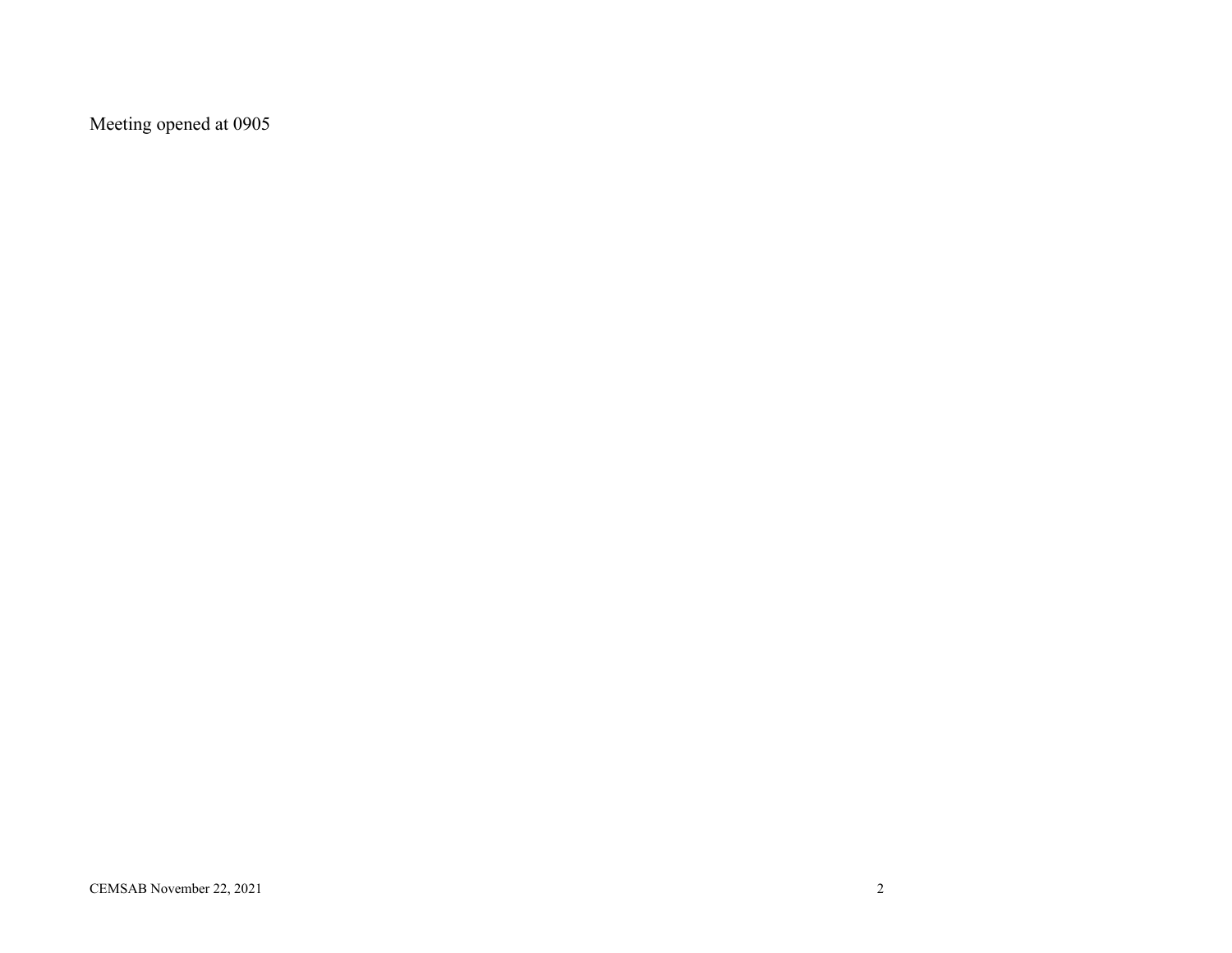| <b>TOPIC</b>                                                    | <b>DISCUSSION LED</b> | <b>DISCUSSION</b>                                                                                          | <b>ACTION</b>                                                                                                                                                                                                                 |
|-----------------------------------------------------------------|-----------------------|------------------------------------------------------------------------------------------------------------|-------------------------------------------------------------------------------------------------------------------------------------------------------------------------------------------------------------------------------|
| Moment of Silence for<br><b>Lost EMS Providers</b>              | S. Johnson            | Joseph Grayeb, Rocky Hill EMS<br>Firefighter/ EMR James Pandolfo, Cromwell Fire                            | None required.                                                                                                                                                                                                                |
| Meeting Minutes from<br>Sept 2021 and October<br>2021 meetings. | G. Allard             | $\bullet$<br>Accepted as written.                                                                          | Motion to accept September<br>22, 2021 meeting minutes<br>1st M. Blake and 2 <sup>nd</sup> I. Smith<br>Motion to accept Oct.27,<br>2021 meeting minutes<br>1st R. Guthrie 2nd W.<br>Schietinger<br>Motion passed unanimously. |
| Public comment                                                  |                       | No comments<br>٠                                                                                           |                                                                                                                                                                                                                               |
| Chair's Report                                                  | G. Allard             | Still collecting member information for<br>distribution<br>٠<br>John Oates submitted letter of resignation |                                                                                                                                                                                                                               |
| OEMS, written report<br>submitted for October<br>2021           | R. Coler              | Discussion of Oct written report.<br>Mark King initiative discussion                                       | Contact J. Demers at<br>joel.demers@ct.gov for Mark<br>King initiative                                                                                                                                                        |
| <b>EMSC</b> Report.                                             | M. Petrucelli         | EMSC survey will go live in January                                                                        | None required.                                                                                                                                                                                                                |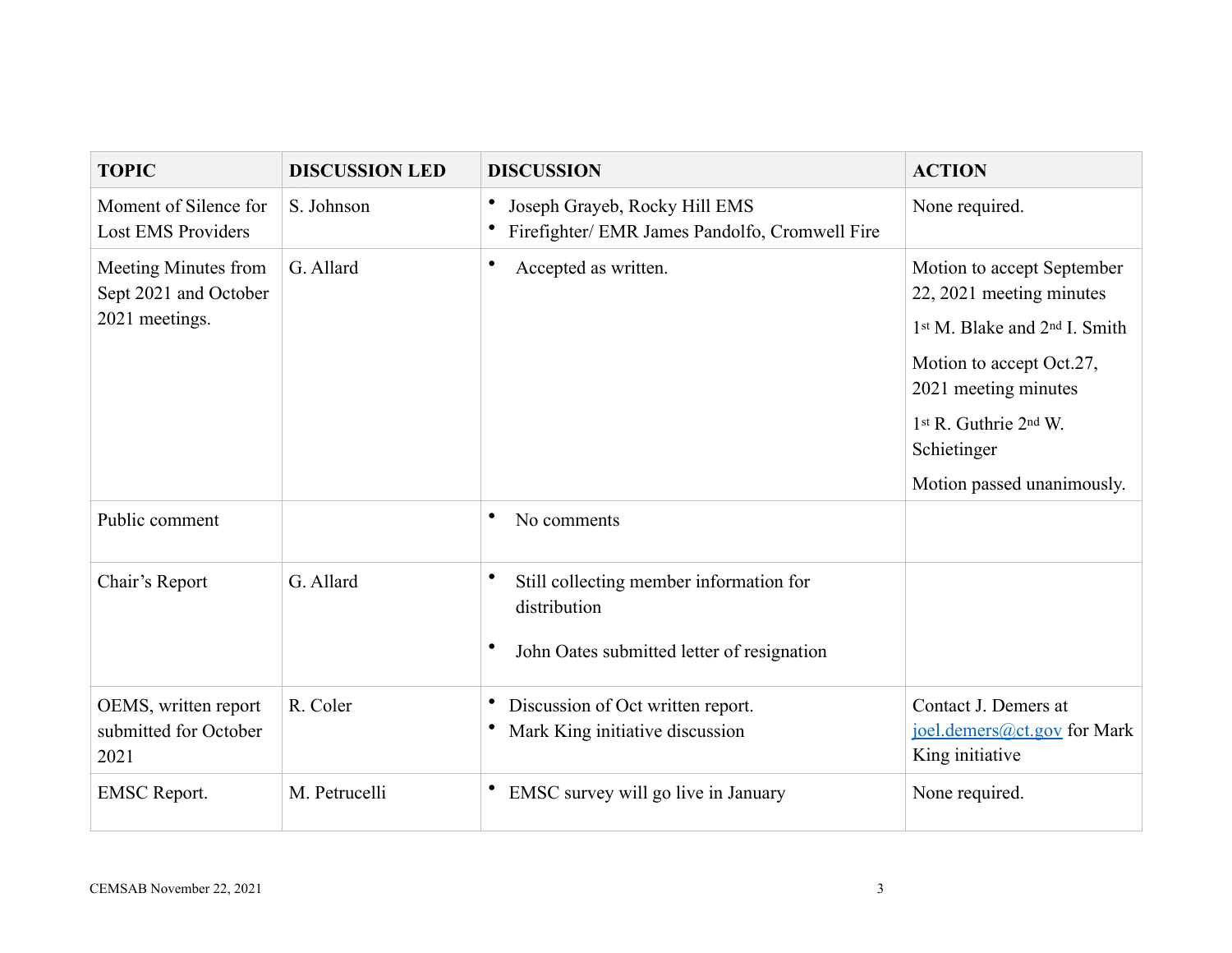| <b>TOPIC</b>                                                                        | <b>DISCUSSION LED</b> | <b>DISCUSSION</b>                                                                                                   | <b>ACTION</b>            |
|-------------------------------------------------------------------------------------|-----------------------|---------------------------------------------------------------------------------------------------------------------|--------------------------|
| <b>Breakout Session</b>                                                             |                       | • None                                                                                                              | None required.           |
| <b>Committee Reports</b>                                                            |                       |                                                                                                                     |                          |
| <b>CEMSMAC</b>                                                                      |                       | • No report                                                                                                         |                          |
| CMED and SIEC<br>Committee                                                          |                       | • No report                                                                                                         |                          |
| Council of Regional<br>Presidents (CORP)                                            | G. Allard             | Rewards presentation took place in Oct.<br>$\bullet$                                                                |                          |
| Data Committee                                                                      | J. Beaulieu           | Encouraging others to join Data Committee                                                                           | Next meeting November 23 |
| <b>Education and Training</b><br>Committee, October<br>meeting minutes<br>submitted | M. Osbourne           | Met this month.<br>٠<br>Working on statement for education protocols.<br>$\bullet$<br><b>EMS PRO</b> went well<br>٠ | None required.           |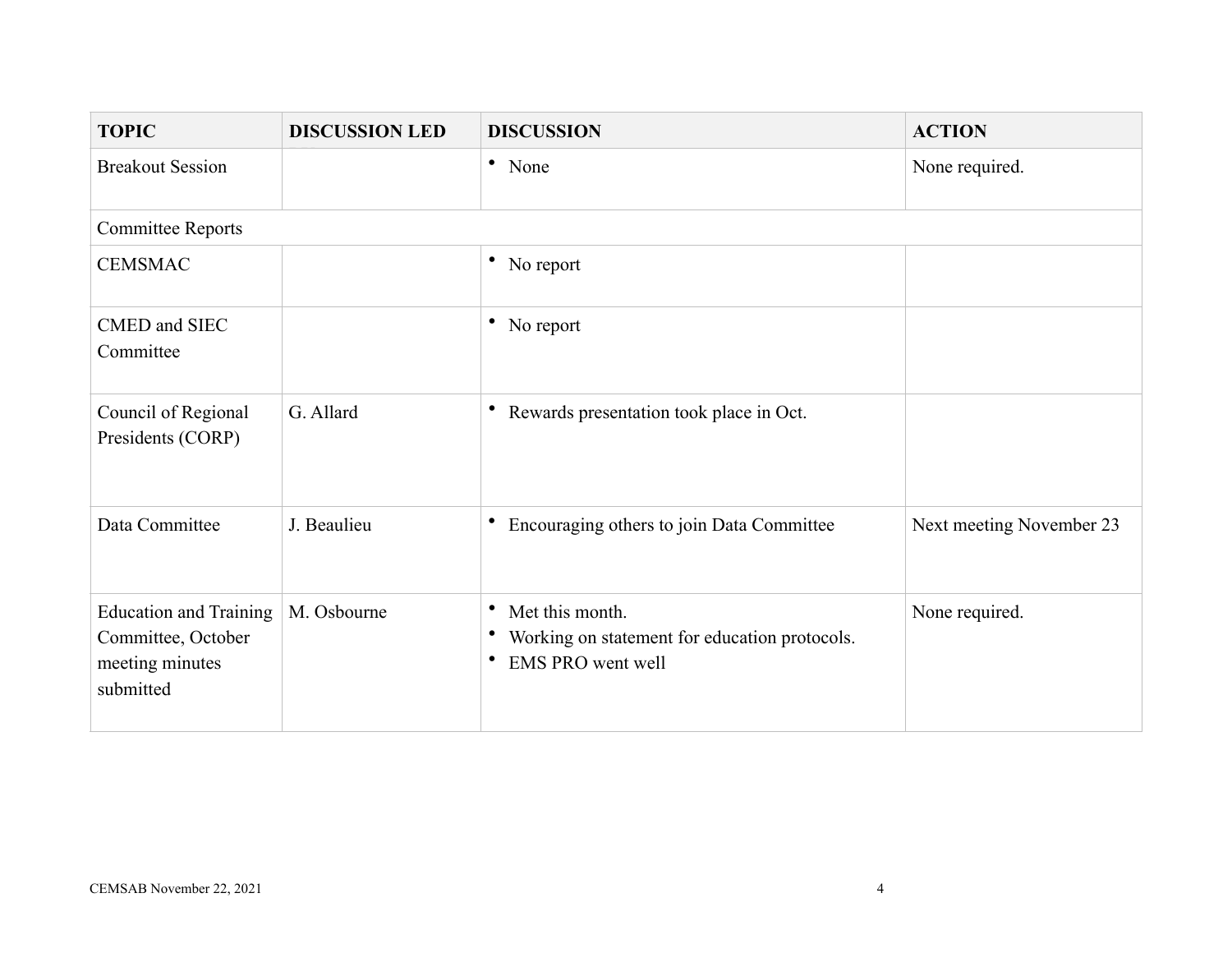| <b>TOPIC</b>                                                                     | <b>DISCUSSION LED</b> | <b>DISCUSSION</b>                                                                                   | <b>ACTION</b>  |
|----------------------------------------------------------------------------------|-----------------------|-----------------------------------------------------------------------------------------------------|----------------|
| <b>Health and Wellness</b><br>Committee, October<br>meeting minutes<br>submitted |                       | No report                                                                                           | None required. |
| Legislative Committee                                                            | M. Loiz               | Committee met in November<br>Currently working on best practices draft plans and<br>survey for 2022 | None required  |
| Mobile Integrated<br><b>Healthcare Committee</b>                                 | J. Beaulieu           | Asking for committee membership interest                                                            | None required  |
| Nominating and<br>Membership<br>Committee, Oct                                   | <b>B.</b> Schietinger | No meeting this month<br>Will be voting on new members                                              | None required. |
| <b>Regional Preparedness</b><br>and Collaboration<br>Committee                   | J. Laucella           | Committee met this month<br>Chiefs' open forum at EMS Pro                                           |                |
| Trauma Committee                                                                 |                       | • No report                                                                                         |                |